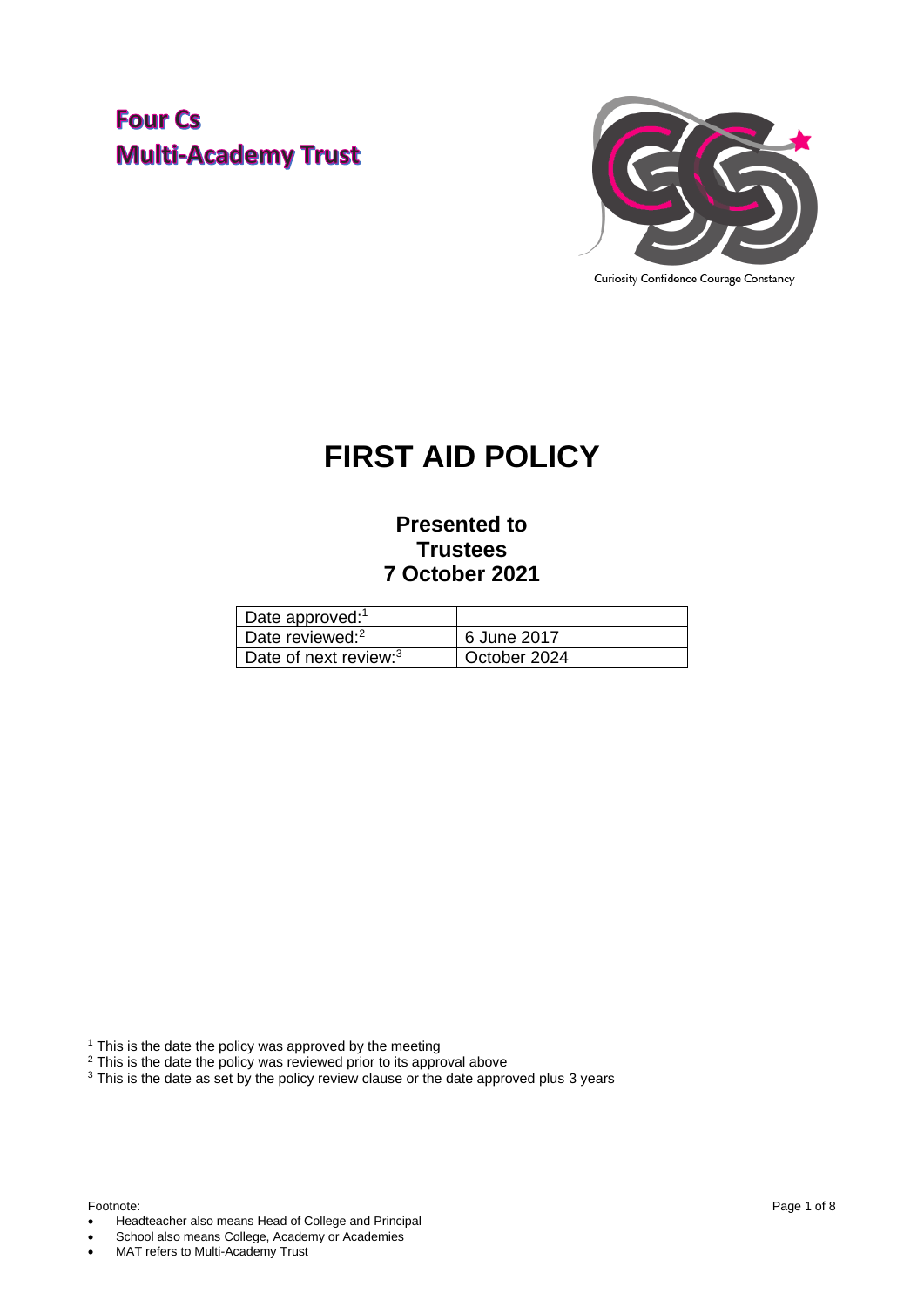# **FIRST AID POLICY**

### Table of Contents

| 1.0  | Introduction                             |
|------|------------------------------------------|
| 2.0  | Legislation                              |
| 3.0  | Scope                                    |
| 4.0  | Policy                                   |
| 5.0  | Responsibilities                         |
| 6.0  | <b>Hire of the Premises</b>              |
| 7.0  | <b>First Aid Personnel</b>               |
| 8.0  | Legal Indemnity of First Aiders          |
| 9.0  | <b>Urgent Transportation to Hospital</b> |
| 10.0 | Non Urgent Transportation                |
| 11.0 | Minor Injuries or Illness                |
| 12.0 | <b>First Aid Boxes/Bags</b>              |
| 13.0 | Portable First Aid Kits                  |
| 14.0 | <b>Accident Recording</b>                |
| 15.0 | <b>Statutory Requirements</b>            |
|      |                                          |

16.0 Medical Conditions Policy

- Headteacher also means Head of College and Principal
- School also means College, Academy or Academies
- MAT refers to Multi-Academy Trust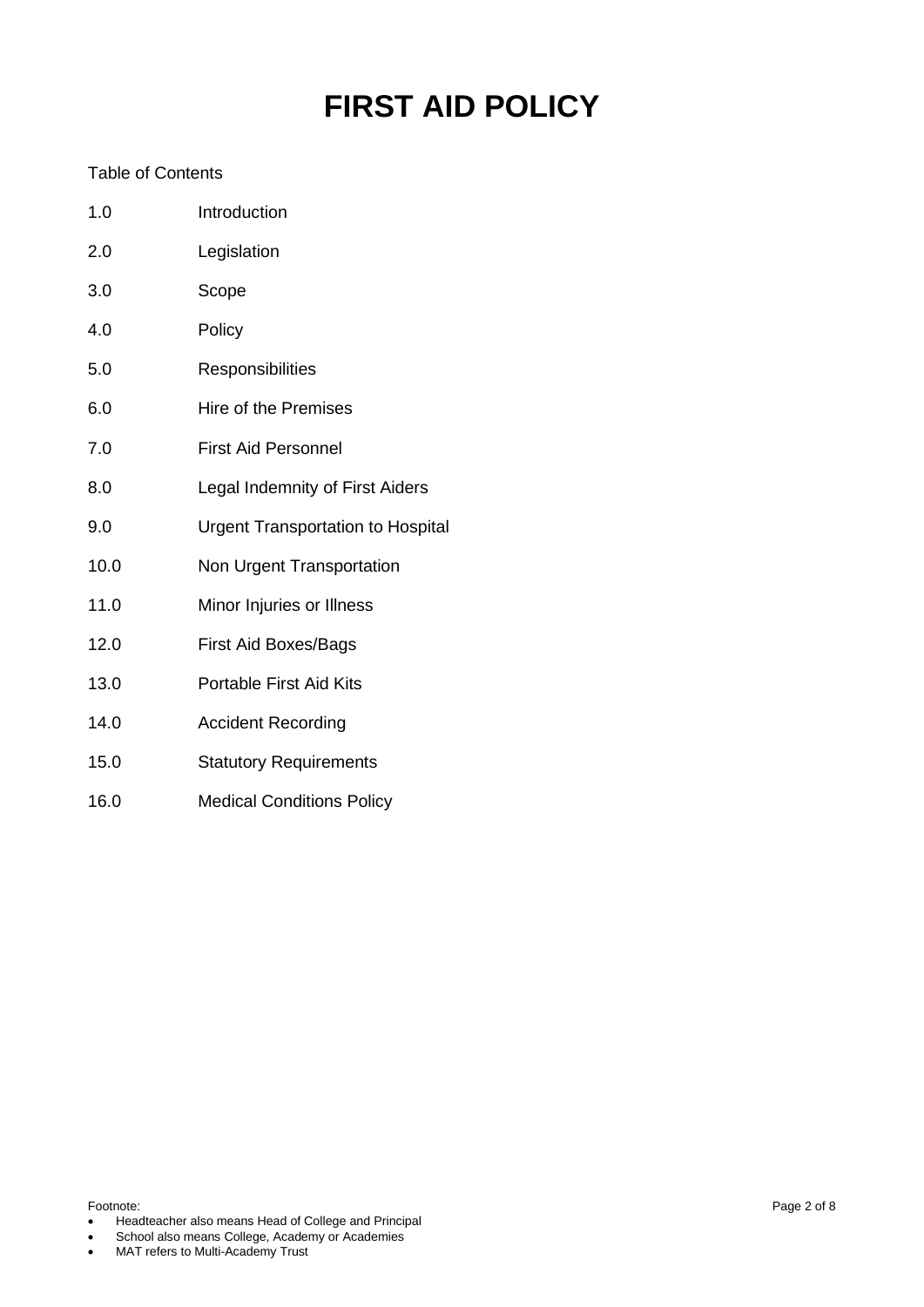#### **1.0 INTRODUCTION**

- 1.1 Employers are required to provide adequate and suitable first aid equipment and facilities for employees (staff and students) under the Health and Safety (First-Aid) Regulations 1981 amended 2018. An assessment must be made of the first aid needs that are appropriate, taking into account factors such as the size and location of the workplace, and hazardous work activities undertaken. Employers must provide a suitable number of first aiders and/or appointed persons. First aiders must hold a certificate from an accredited training organisation.
- 1.2 First aid equipment includes a suitably stocked first aid box within the first aid room and numerous portable first aid kits for designated first aiders. Analgesics, eg paracetamol, are not included in the portable first aid bags, but are available from the first aid room after gaining suitable consent from the parent/carer.
- 1.3 Employees must be informed of the first aid arrangements in the workplace:
	- During the normal school day, week days during normal term time, there will always be a number of qualified first aiders on site. Contact is via the first aid room or Main Reception.
	- In the event that the duty first aider is summoned to the scene of an incident further provision can be sought from Main Reception or from the list in the first aid room.
	- During holiday periods when the school is open there will always be at least one qualified first aider on site. Contact is via the Site Office.
	- If anyone should become ill or suffer injury after school hours, dependent on the degree of injury, emergency services should be called for.

#### **2.0 LEGISLATION**

- 2.1 The Health and Safety at Work etc Act 1974 (HSAWA), requires the school to have a Health and Safety policy. Each school will have a risk assessment which covers:
	- Numbers of first aiders
	- Numbers and locations of first-aid containers
	- Arrangements for off-site activities
	- Out of hours' arrangements
- 2.2 The Health and Safety (First-Aid) Regulations 1981 set out what employers have to do. Under these Regulations the employer must provide adequate and appropriate equipment, facilities and qualified first aid personnel. Where first aid is provided the school will ensure that:
	- Provision for employees (staff and students) does not fall below the required standard
	- Provision for others complies with other relevant legislation and guidance
- 2.3 The Management of Health and Safety at Work Regulations 1999 require employers to make a suitable and sufficient assessment of the risks to the health and safety of their employees at work and others who may be affected by their undertaking, to identify what measures they need to take to prevent or control these risks.

#### **3.0 SCOPE**

3.1 This policy advises the Headteacher of the statutory duties of the school that are required by the Health and Safety (First Aid) Regulations (known as First Aid at Work Regulations), and the way these regulations are to be implemented in the school. The Regulations are backed by an Approved Code of Practice (ACOP L74).

School also means College, Academy or Academies

<sup>•</sup> Headteacher also means Head of College and Principal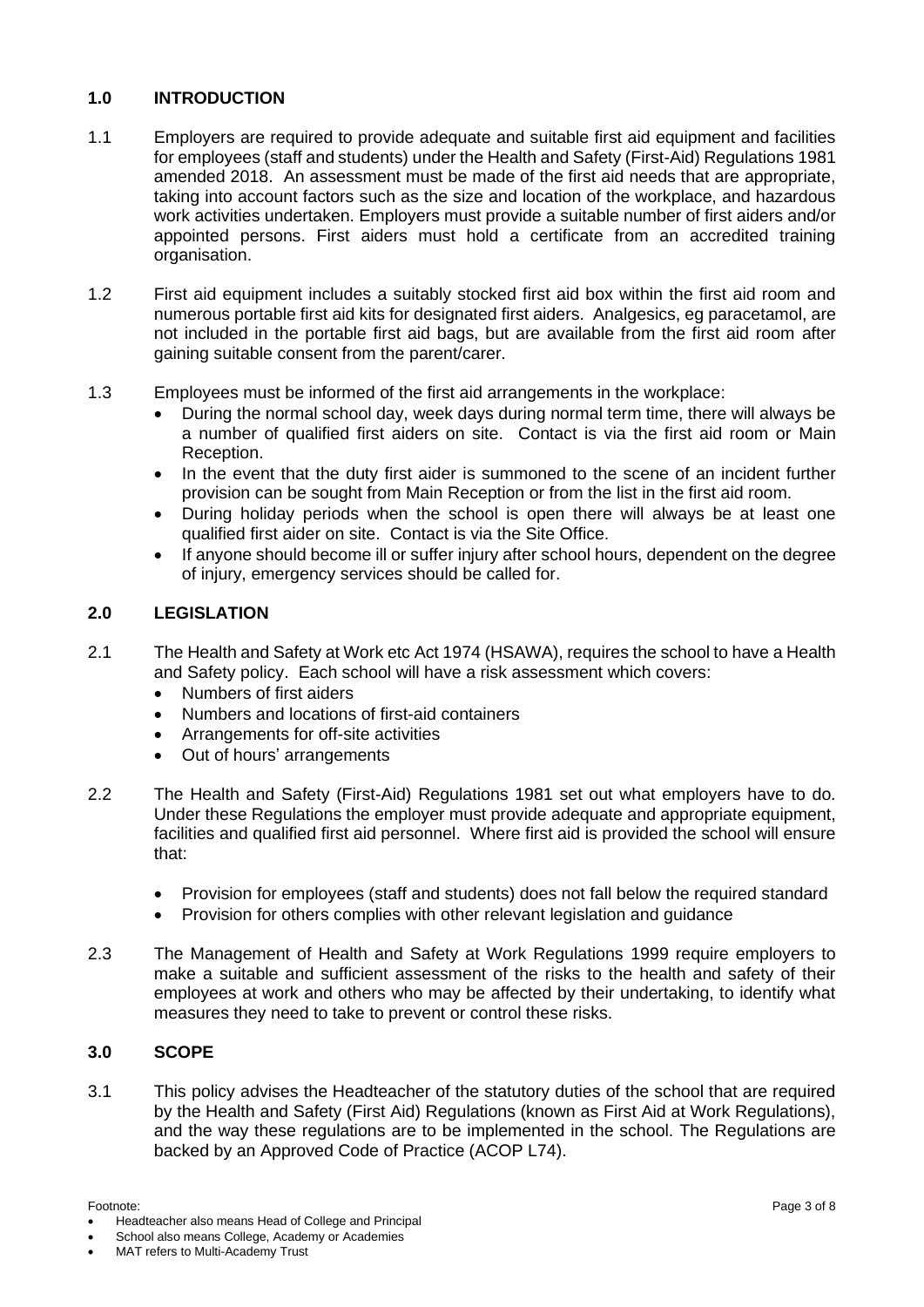### **4.0 POLICY**

- 4.1 The school is committed to providing sufficient numbers of first aid personnel to deal with accidents and injuries at work. The school will provide information and training on first aid to employees to ensure that statutory requirements and the needs of the organisation are met.
- 4.2 Should employees have concerns about the provision of first aid within the school, they should inform their line manager so the school can investigate and rectify the situation if necessary.
- 4.3 The Headteacher is responsible for the implementation of this policy.

#### **5.0 RESPONSIBILITIES**

#### 5.1 The Headteacher's Duties

- 5.1.1 The Headteacher will ensure that:
	- Suitable and sufficient equipment and facilities are provided.
	- There are an adequate and appropriate number of suitable persons to provide first aid to employees, students and visitors who are injured or become ill at work.
	- They have appointed a person to take charge of first aid facilities and equipment if the first aider is absent.
	- They inform their employees and any agency staff under their control of first aid provisions, including the location of equipment, facilities and personnel.
	- Insurance policies carry indemnification for qualified first aid staff who assist an employee, student and visitor who becomes ill or is injured.

#### 5.2 First Aider (trained in First Aid at Work (FAW) or Emergency First Aid at Work (EFAW)) - Main Duties

- 5.2.1 First aiders must complete a training course provided by a competent training provider. The main duties of a first aider are:
	- Give immediate help to casualties with common injuries or illnesses and those arising from specific hazards at the school.
	- When necessary, ensure that an ambulance is called or other professional medical help via NHS111 is sought.

#### 5.3 Employees' Duties

- 5.3.1 Employees have a duty to take reasonable care of their own health and safety and that of other people who may be affected by their work under the Health and Safety at Work etc Act 1974.
- 5.3.2 Employees have a duty to co-operate with the employer's health and safety arrangements.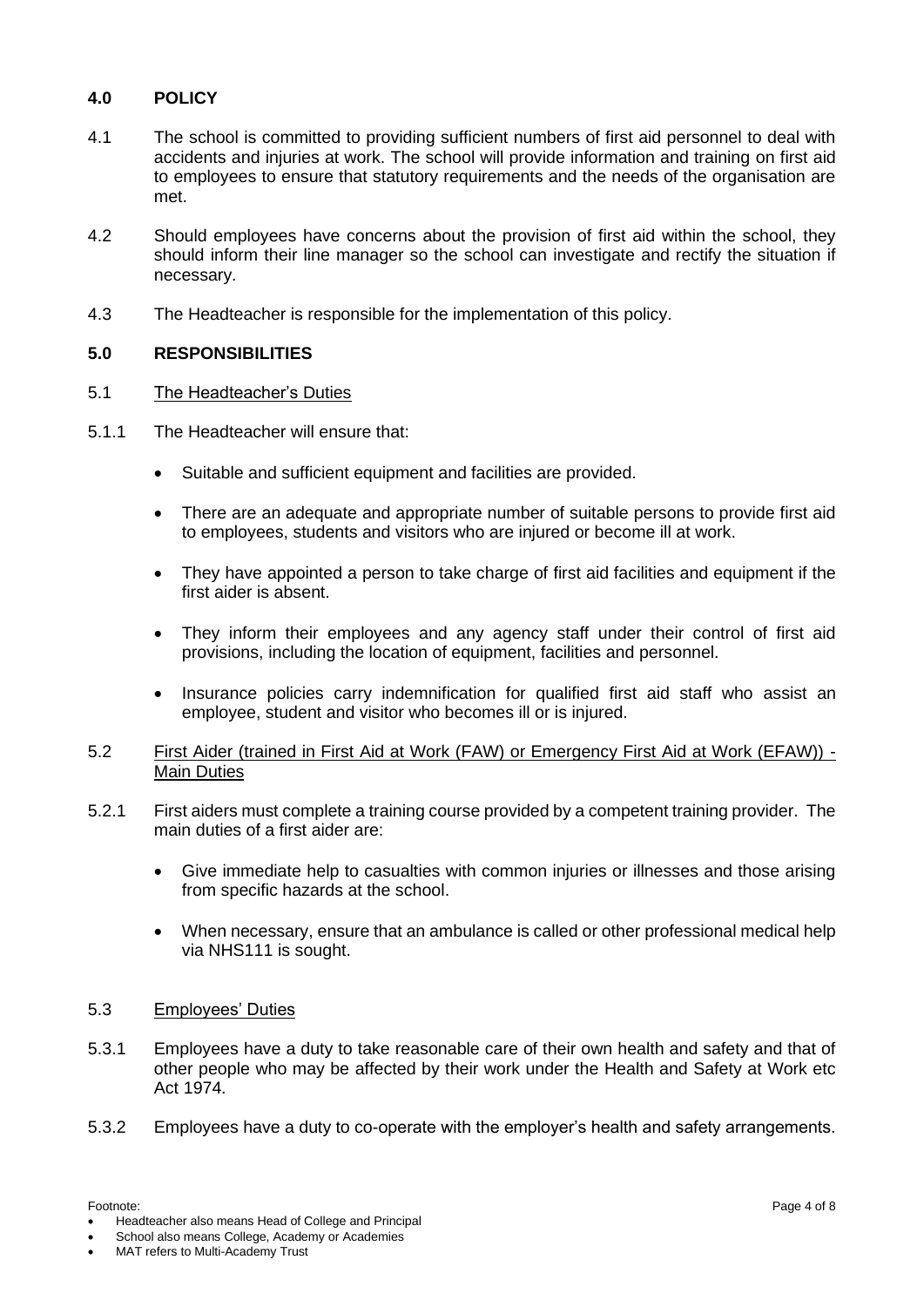- 5.3.3 Employees must ensure they complete an entry in the accident book as soon as possible after an injury. If this is not practical the entry needs to be made by a first aider.
- 5.3.4 All new staff are issued with a Staff Handbook, at the beginning of their employment, which covers the First Aid facilities within the school. This handbook is reissued to all staff at the start of the September term. In addition, the First Aid Policy is available to all staff on the school's intranet.

#### **6.0 HIRE OF THE PREMISES**

6.1 It is the responsibility of hirers to ensure that they have adequate First Aid provision whilst using the site. In the event of no mobile signal, the telephone at Main Reception can be used. It is the responsibility of hirers to familiarise themselves with the location of the telephone and how to get an outside telephone line.

#### **7.0 FIRST AID PERSONNEL**

- 7.1 First aid personnel are employees and have been assessed as suitable. The school will also nominate a person to take charge if a first aider is unavailable in exceptional circumstances. The appointed person does not need to be a qualified first aider, but will be given a clear indication of the responsibilities and training required.
- 7.2 In accordance with current HSE guidelines, First Aiders at Work (FAW) are qualified personnel who have received training and passed an examination. Emergency First Aiders At Work (EFAW) are qualified personnel who have received training and passed the course by assessment. All first aid personnel will be provided with refresher training at regular intervals to keep their skills up to date. An employer will still need to make an assessment of their first-aid needs to establish what provision for first aid is required. This will depend upon the workplace, taking into account, among other things, the number of employees, size, location and activity.
- 7.3 HSE has published [final guidance to the Health and Safety \(First Aid\) Regulations 1981,](http://www.hse.gov.uk/pubns/books/l74.htm) and provided [further guidance on the selection of first aid training providers.](http://www.hse.gov.uk/pubns/geis3.htm)
- 7.4 The school will ensure there are sufficient first aid personnel (or an appointed person) within the school to adequately cover the school day. This includes school related evening and weekend events. A notice will be displayed in the first aid room, giving the location of first aid equipment and the names and locations of first aiders.

#### **8.0 LEGAL INDEMNITY OF FIRST AIDERS**

8.1 It is unlikely first aid personnel giving assistance to a colleague, student or visitor will become subject to legal action because of deterioration in the colleague, student or visitor's condition. The school insurance policies carry indemnification for qualified first aid staff who assist an employee, student and visitor who becomes ill or is injured.

#### **9.0 URGENT TRANSPORTATION TO HOSPITAL**

9.1 If it is considered necessary to send a patient to hospital by ambulance every effort will be made to contact next of kin or other designated emergency contact for the patient concerned. A member of staff will accompany a student to hospital if no designated contact person is available in time. A member of staff may accompany an adult patient, depending on the severity of injury.

- Footnote: Page 5 of 8 • Headteacher also means Head of College and Principal
- School also means College, Academy or Academies
- MAT refers to Multi-Academy Trust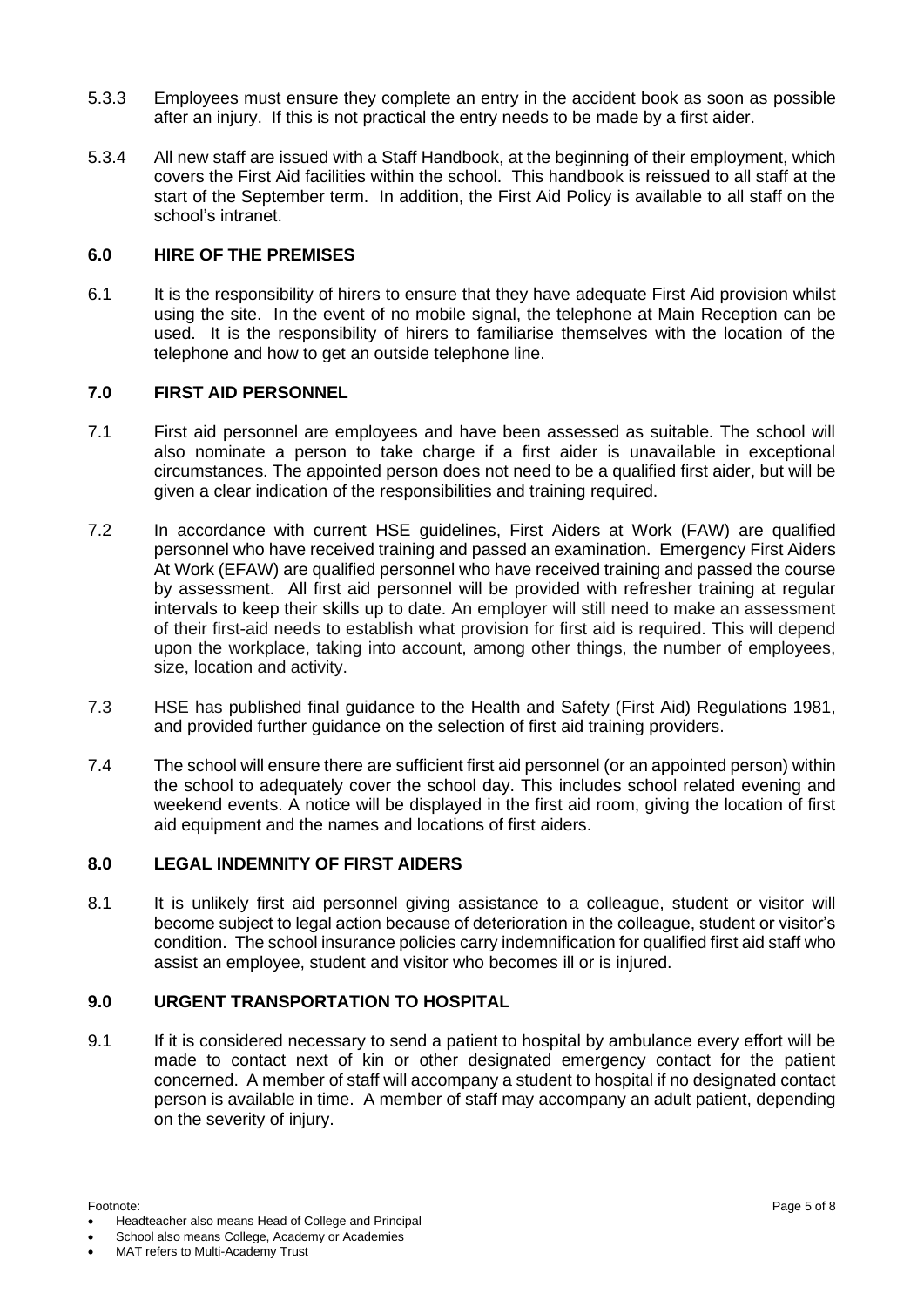9.2 In the event that contact with a parent or next of kin cannot be made, it may be necessary for the member of staff to stand 'in loco parentis' and give permission for a medical procedure to be carried out. This would only happen in an emergency and as a last resort.

#### **10.0 NON URGENT TRANSPORTATION**

- 10.1 School staff may decide, in the light of such training, knowledge or skills as they may possess, that the nature of the patient's illness or injury, whilst not sufficient to require the attendance of the ambulance service, is such that medical opinion (either at a hospital casualty department or a local health centre) is advisable. In the case of head injuries, advice will always be taken from NHS111.
- 10.2 In such circumstances every effort will be made to contact the next of kin for the patient concerned.
- 10.3 If the contact is unable to attend then at least 2 staff members shall accompany the patient, who shall be transported in a member of staff's own car, provided that the appropriate business user insurance is in force.
- 10.4 Circumstances may also arise when such a patient still remains on site at the end of the school day and no designated emergency contact has been raised. The patient may be transported to their home address (by at least 2 members of staff as 10.3 above) and in the case of a student, provided it is felt reasonable for the student to be safely left at that address with parent/carer consent. School staff may similarly be called upon to exercise similar judgements when deciding whether the patient should return home using their normal mode of transport.

#### **11.0 MINOR INJURIES OR ILLNESS**

- 11.1 Following treatment for minor injuries or illness in the first aid room the first aider will assess if the student/member of staff can carry on with their daily routine or if they need to be sent home or be collected.
- 11.2 If a student needs to be sent home, the First Aider will make contact with the parent/carer to arrange collection.

#### **12.0 FIRST AID BOXES/BAGS**

- 12.1 First aid boxes will be provided within the workplace to ensure there are adequate supplies for the nature of the hazards involved. All kits will contain at least the minimum supplies suggested by L74: First Aid at Work: Approved Code of Practice. Only specified first aid supplies will be kept. No creams, lotions or drugs, however seemingly mild, will be kept.
- 12.2 The location of all first aid boxes/bags and the name of the person responsible for their upkeep will be clearly indicated on the notice board in the First Aid room. Further supplies are available from the First Aid room. The accident book is also located in the First Aid room.
- 12.3 First aid boxes/bags will be maintained and restocked when necessary by authorised personnel. These personnel will be aware of the procedure for re-ordering supplies. Records of restocking will be kept in the First Aid room. As a minimum first aid boxes/bags will be checked on an annual basis (including use by dates).

Footnote: Page 6 of 8 • Headteacher also means Head of College and Principal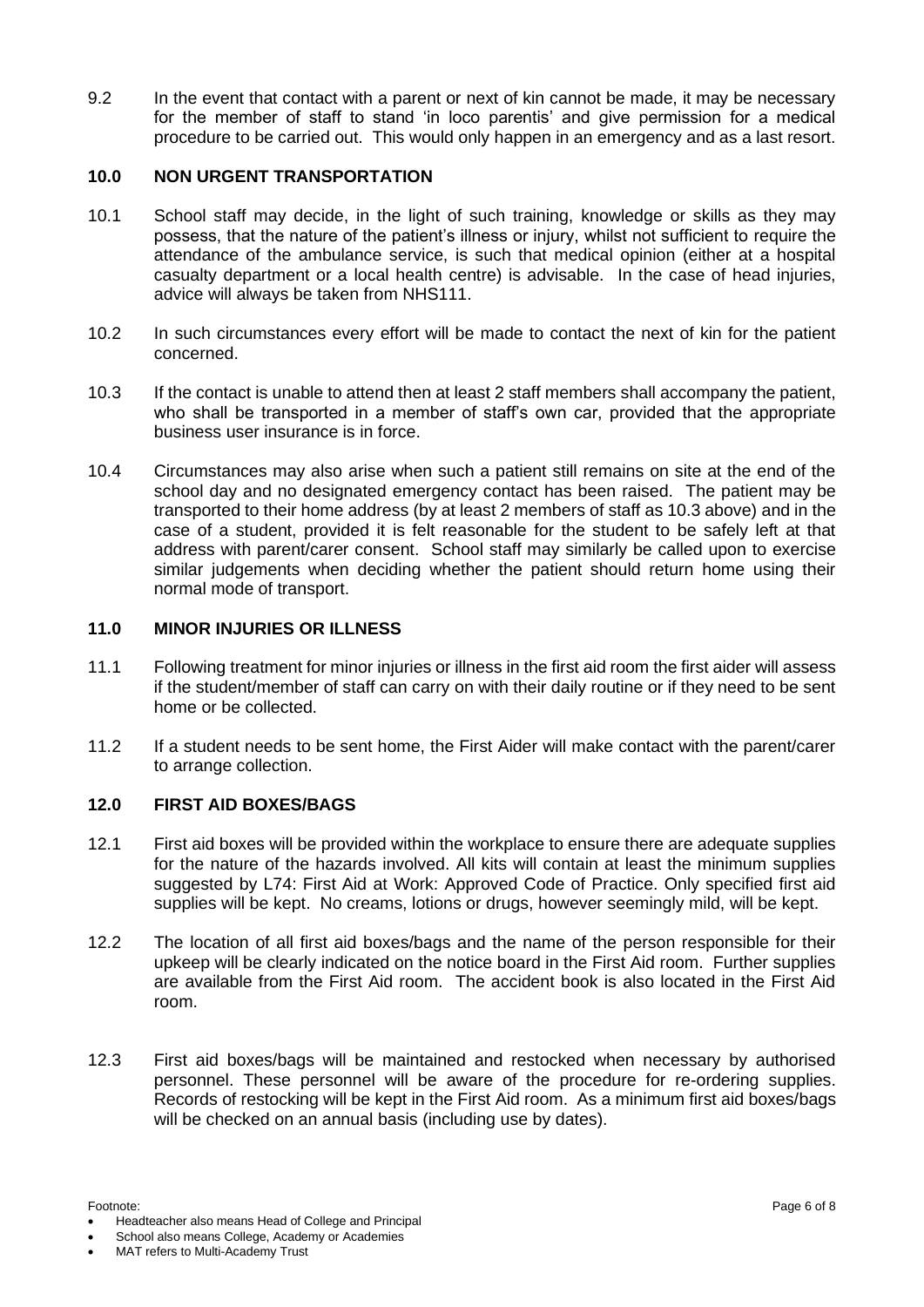#### **13.0 PORTABLE FIRST AID KITS**

- 13.1 Portable first aid kits will be available for staff members required to work away from the normal workplace, where access to facilities may be restricted, such as:
	- School trips

#### **14.0 ACCIDENT RECORDING**

- 14.1 All accidents, however minor, must be recorded. The accident book is located in the First Aid room.
- 14.2 It is the responsibility of the injured person to complete an accident form and this is then recorded in the accident book as soon as possible after an injury. When the injured person is unable to complete an accident form the first aider or witness (where relevant) should do so. When an accident results in admittance to hospital or inability to continue work, the relevant manager must be informed immediately.
- 14.3 Details of all first aid given are recorded in the Daily Illness and Injury Record file in the First Aid room.
- 14.4 All accident forms are reviewed by the Site Manager and investigated when deemed necessary. A report is presented to the Local Governing Committee each term.

#### **15.0 STATUTORY REQUIREMENTS**

- 15.1 Under the Reporting of Injuries, Diseases and Dangerous Occurrences Regulations 2013 (RIDDOR) some accidents must be reported to the HSE by the school.
- 15.2 The school must keep a record of any reportable specified injuries, disease or dangerous occurrences. This must include:
	- The date and method of reporting.
	- The date, time and place of the event.
	- Personal details of those involved and a brief description of the nature of the event or disease.
- 15.3 The following accidents must be reported to the HSE:
	- Accidents resulting in death or major injury
	- Accidents which prevent the injured person from continuing their normal work for more than 7 days (including as a result of physical violence) not counting the day of the accident but including weekends and other rest days must be reported within 15 days of the accident.
	- Accidents must be recorded but not reported where they result in a worker being incapacitated for more than 3 consecutive days.
	- For definitions of Injuries, Diseases and Dangerous Occurrences refer to HSE Guidance on RIDDOR 2013.
- 15.4 For definitions of major injuries, dangerous occurrences and reportable diseases refer to HSE guidance on RIDDOR 2013 on [www.hse.gov.uk](http://www.hse.gov.uk/)
- 15.5 HSE must be notified of accidents resulting in death or a specified injury without delay (eg by telephone). Other reportable accidents do not need immediate notification, but they must be reported to HSE within 15 days. See [www.hse.gov.uk/riddor/report.htm](http://www.hse.gov.uk/riddor/report.htm)
- 15.6 For full details of Incident reporting in schools (accidents, diseases and dangerous occurrences) see<http://hse.gov.uk/pubns/edis1.htm>

• Headteacher also means Head of College and Principal